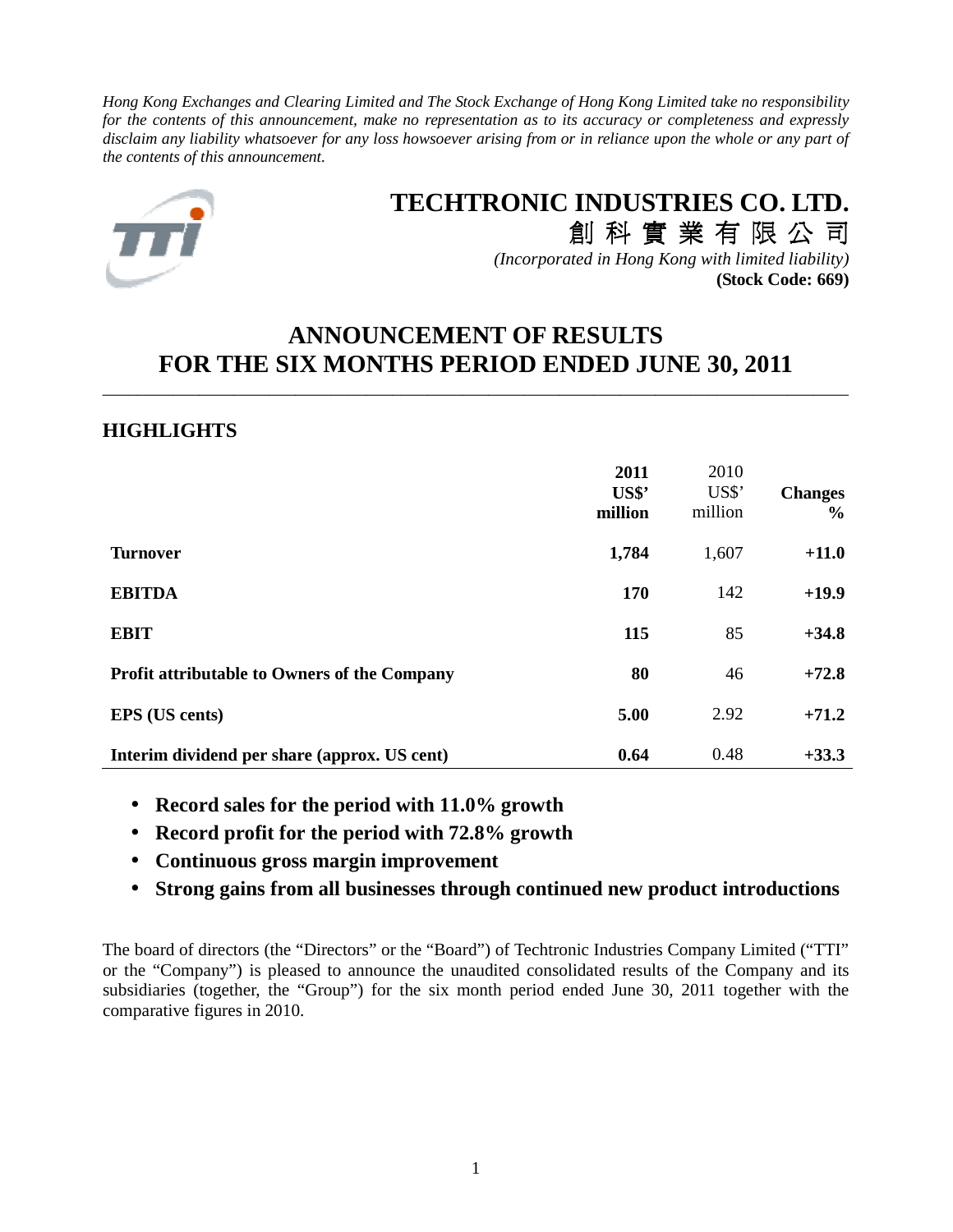#### **INTERIM DIVIDEND**

The Directors have resolved to declare an interim dividend of HK5.00 cents (approximately US0.64 cent) (2010: HK3.75 cents (approximately US0.48 cent)) per share for the six month period ended June 30, 2011. The interim dividend will be paid to shareholders listed on the register of members of the Company on September 16, 2011. It is expected that the interim dividend will be paid on or about September 29, 2011.

#### **MANAGEMENT'S DISCUSSION AND ANALYSIS**

#### **Record Profit**

TTI recorded US\$80 million in net profit attributable to shareholders, a 72.8% increase in the first half of 2011. Total Group sales in the first half were US\$1.8 billion, an increase of 11.0% over the same period in 2010. This growth was achieved through new product introductions across all businesses and significant expansion in industrial tools and accessories. Our new product vitality rate continued at approximately one third of sales. Basic earnings per share improved to US5.00 cents, an increase of 71.2% compared to the same period last year.

The Power Equipment business delivered a robust  $11.3\%$  growth in sales led by our MILWAUKEE<sup>®</sup>,  $RYOBI<sup>®</sup>$ , and  $\widehat{AEG}$ <sup>®</sup> brands. Our North American business achieved high single-digit growth, while the rest of world business grew double-digit. The Floor Care and Appliances business grew sales by 10.4%, led by the continuation of product innovation under the HOOVER<sup>®</sup>, DIRT DEVIL<sup>®</sup> and VAX<sup>®</sup> brands.

#### **Operational Efficiencies Deliver Margin Improvements**

Our gross margin increased to 32.9% from 32.6% in the first half of 2010. Accelerated productivity improvements were generated through value engineering, lean manufacturing, and supply chain efficiency programs to help offset inflationary pressures. SG&A expenses improved from 26.8% of sales in the first half of last year to 26.6%, while we continued investing in advertising and promotion to support new product introductions and strategic brand building initiatives.

The Company continues to manage working capital prudently to maintain financial flexibility and fund growth. In the first half, working capital as a percentage of sales improved to 20.1% compared to 21.2% for the same period last year.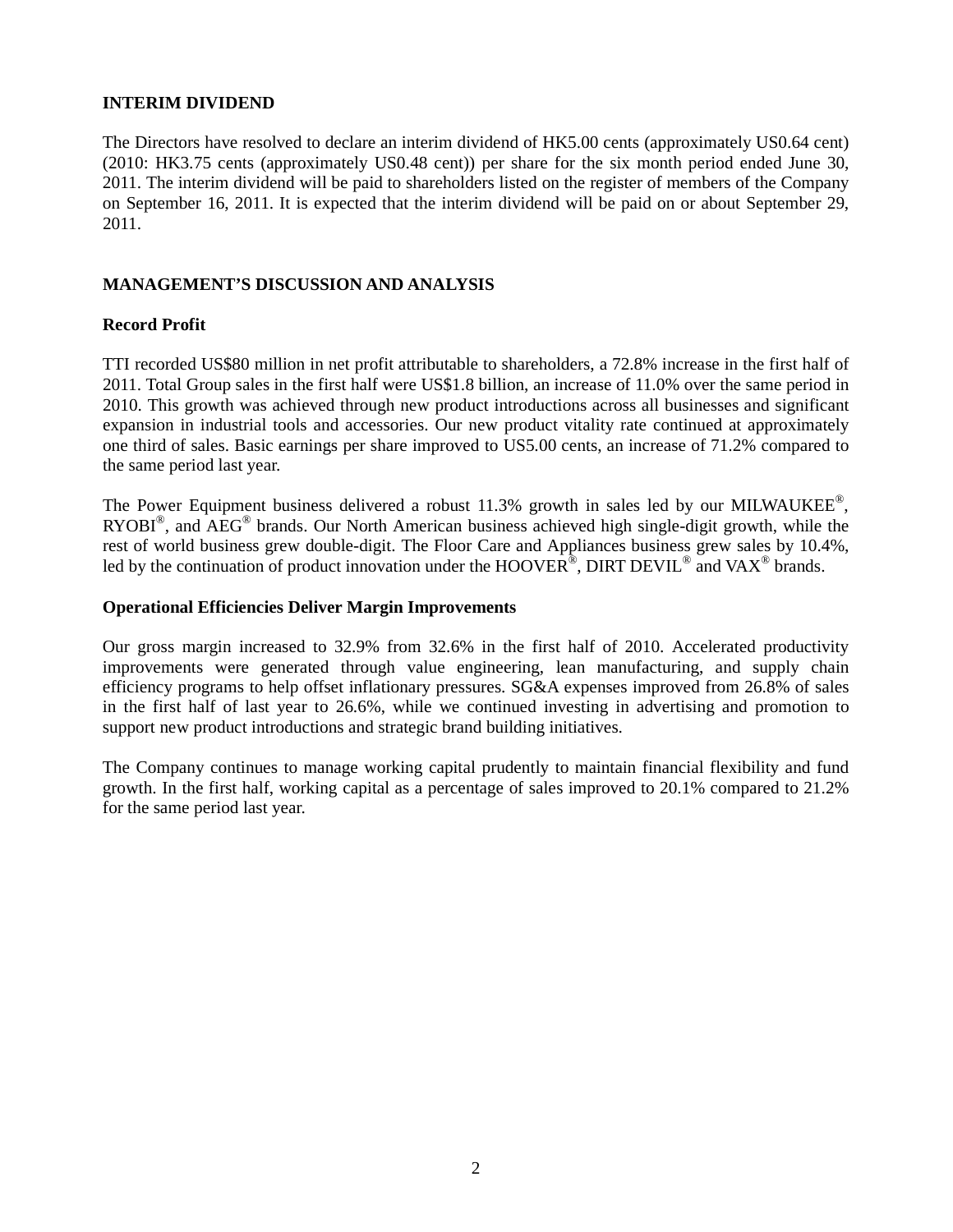#### **BUSINESS REVIEW**

#### **Power Equipment Business Review**

The Power Equipment business which includes power tools, outdoor products, and accessories, delivered US\$1.3 billion in sales, 11.3% higher than the first half of 2010. The business accounted for 72.6% of sales.

#### *Industrial*

Milwaukee recorded double-digit sales growth, significantly outperforming the market through new cordless lithium ion product introductions and intensive end-user marketing initiatives. Our focused delivery of innovative trade specific applications to professional users through the MILWAUKEE® M12™ and M18™ cordless lithium ion systems continues to drive gains globally. The introduction of Milwaukee's latest generation of lithium ion technology, RED LITHIUM™, was extremely well received by the industry. Successful entry into the Hand Tools market gained traction and underscores the opportunities for further expansion. MILWAUKEE® Power Tool Accessories delivered double-digit growth as the launch of SHOCKWAVE<sup>™</sup> drilling and fastening accessories, and new wood SAWZALL<sup>®</sup> blades with NAIL GUARD™ technology boosted sales.

#### *Consumer, Trade and Professional*

All key regions achieved sales growth. A strong flow of new products contributed to further expansion of the leading RYOBI<sup>®</sup> and AEG<sup>®</sup> product platforms. The North American growth was driven by the continuing flow of innovative cordless products which deliver great value for the end-users. The JobMax<sup>TM</sup> Multi-tool system and core product expansions of the highly successful RYOBI<sup>®</sup> 18V ONE+ System® were key contributors. Comprehensive cost improvement programs across our operations and product lines had a positive impact during the period.

In Europe and Australia, the launch of the innovative new RYOBI<sup>®</sup> hyper-green products and key customer additions in the first half delivered strong growth. Our ability to offer products that satisfy a wide range of customer needs and price points, supported by dedicated marketing programs, is driving our aggressive expansion outside of North America.

#### *Outdoor Products & Accessories*

In North America, our innovation in cordless lithium ion outdoor products helped TTI outperform an industry which was impacted by poor weather. Strong adoption of  $\text{RYOBI}^{\text{\textregistered}}$  18V ONE+ System<sup>®</sup>, the introduction of a 24 volt cordless lithium ion platform, as well as further expansion of trimmer attachments, HOMELITE® electric handheld products, and accessories all drove sales gains.

Our European business benefited from the introduction of a full range of  $RYOBI^{\circledast}$  36 volt lithium ion products, further establishing TTI as a leader in cordless innovation. In Australia, sales grew double-digit as we captured market share in both core and new categories. The RYOBI<sup>®</sup> 18 volt ONE+ System<sup>®</sup> lithium ion outdoor products and the new RYOBI<sup>®</sup> 25.4cc petrol products were strong performers.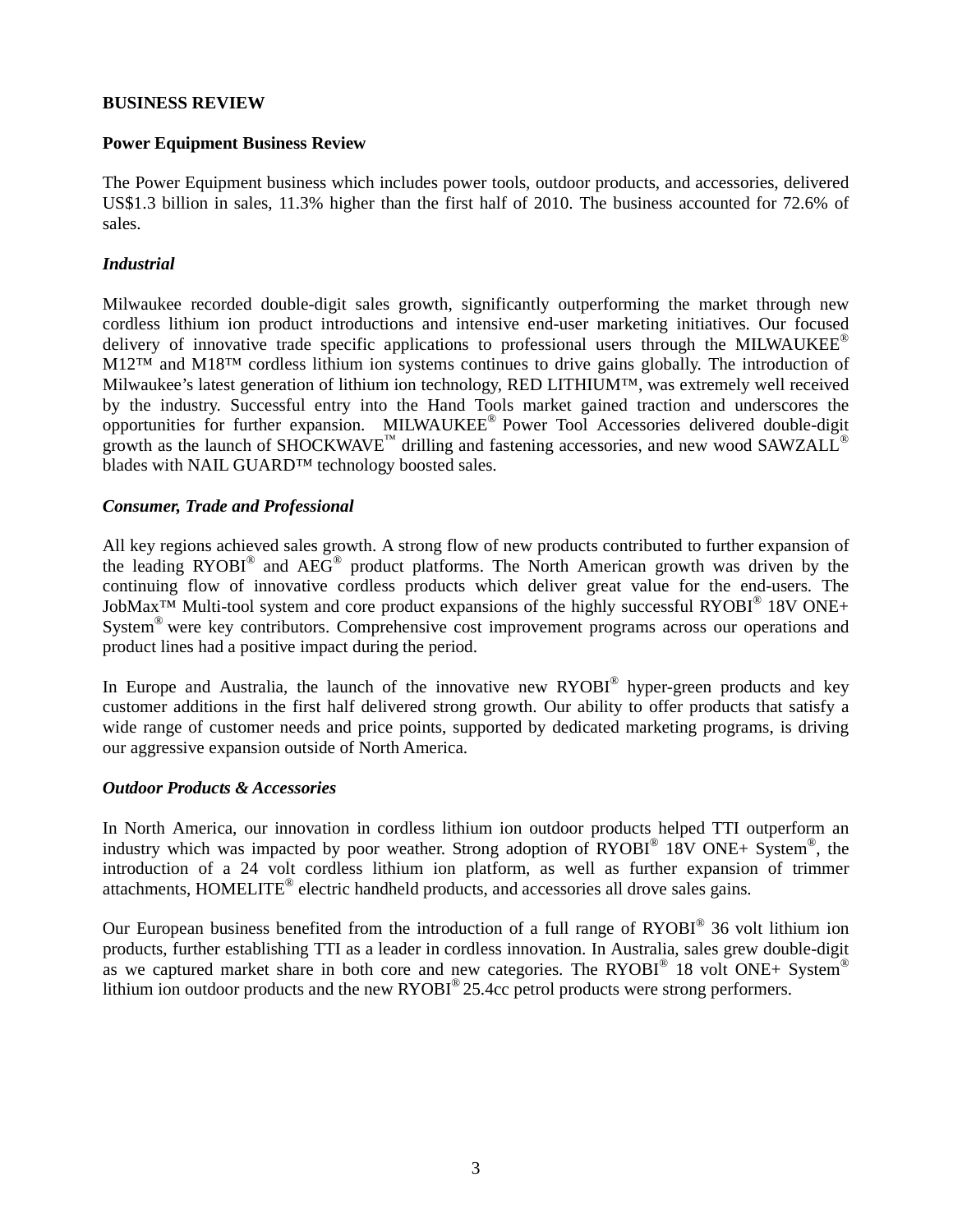#### **Floor Care and Appliances Business Review**

The Floor Care business reported a 10.4% sales increase over the prior year first half to US\$489 million, accounting for 27.4% of total TTI sales.

In North America further market share gains by our iconic HOOVER<sup>®</sup> brand and new product introductions by DIRT DEVIL<sup>®</sup> contributed to solid sales growth. Sales drivers were the HOOVER<sup>®</sup> Windtunnel<sup>®</sup> T-Series<sup>™</sup> Upright vacuum line and MaxExtract<sup>®</sup> carpet washers featuring patented Spin Scrub<sup>®</sup> cleaning. The DIRT  $\overline{DEVIL}^{\otimes}$  brand expanded its product line with its GATOR<sup>®</sup> Hand Vac Series and canister vacuums and successfully diversified into the outdoor cleaning category with a unique line of electric pressure washers supported by cleaning solutions and accessories.

Europe delivered strong sales growth, primarily driven by  $VAX^{\circ}$  brand and regional penetration gains. VAX<sup>®</sup> launched new multi-cyclonic lightweight vacuum cleaners under the Mach Air® series, ultra quiet multi-cyclonic canisters under the Mach Zen® series, and delivered strong growth in carpet cleaners that increased market share.

#### **FINANCIAL REVIEW**

#### **Financial Results**

Turnover for the period under review amounted to US\$1,784 million, 11.0% higher than the US\$1,607 million reported for the same period last year. Profit attributable to Owners of the Company amounted to US\$80 million as compared to US\$46 million reported last year, an increase of 72.8%. Basic earnings per share was at US5.00 cents (2010: US2.92 cents).

EBITDA amounted to US\$170 million, an increase of 19.9% as compared to the US\$142 million reported in the same period last year.

EBIT amounted to US\$115 million, an increase of 34.8% as compared to the US\$85 million reported in the same period last year.

#### **Result Analysis**

#### *Gross Margin*

Gross margin improved to 32.9% as compared to 32.6% in the same period last year. The margin gain was the result of new product introductions, favorable product mix with higher margin products, efficient production in the new PRC facilities, effective supply chain management and improved economies of scale.

#### *Operating Expenses*

Total operating expenses for the period amounted to US\$474 million as compared to US\$431 million reported for the same period last year, representing 26.6% of turnover (2010: 26.8%). The Group continued to control non-strategic SG&A expenses and reinvested into strategic SG&A as planned.

Investment in product design and development amounted to US\$31 million (2010: US\$37 million), representing 1.8% of turnover (2010: 2.3%) reflecting efficiency improvements from the consolidated and effectively structured R&D resources.

Net interest expenses for the period amounted to US\$28 million as compared to US\$37 million reported for the same period last year. Interest cover, expressed as a multiple of EBITDA to total interest was at 5.9 times (2010: 3.7 times).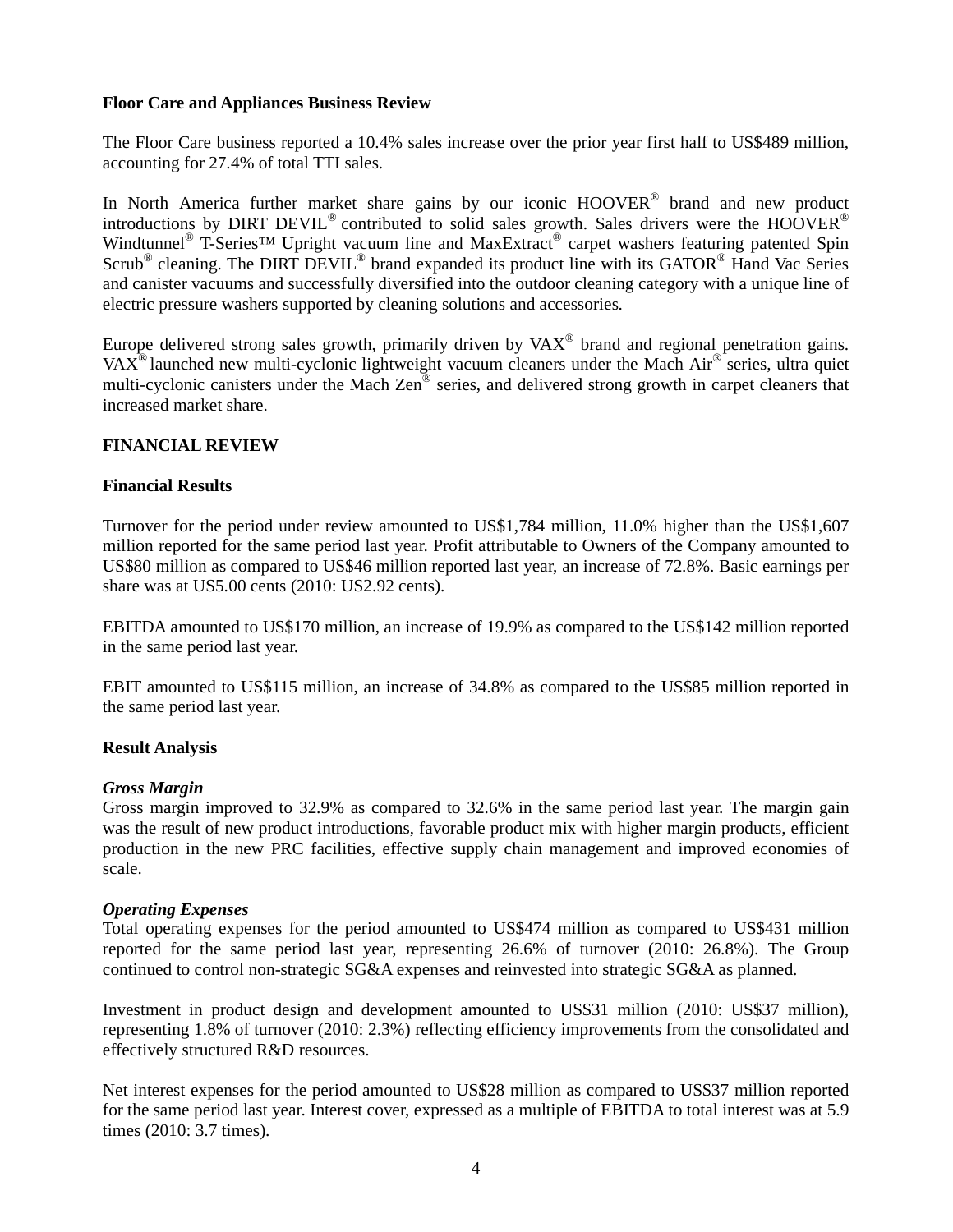Effective tax rate for the period was at 8.0% (2010: 3.0%). The Group will continue to leverage its global operations to further improve overall tax efficiencies.

#### **Liquidity and Financial Resources**

#### *Shareholders' Funds*

Total shareholders' funds amounted to US\$1.2 billion, as compared to US\$1.1 billion at December 31, 2010, an increase of 7.5%. Book value per share was US\$0.75 as compared to US\$0.69 at December 31, 2010, an increase of 8.7%.

#### *Financial Position*

The Group's net gearing, expressed as a percentage of total net borrowings (excluding bank advance from factored trade receivables which are without recourse in nature) to equity attributable to Owners of the Company, improved to 66.1% as compared to 78.6% as at June 30, 2010. The Group remains confident that gearing will improve further after the successful implementation of key initiatives to deliver focused and stringent working capital management.

#### *Bank Borrowings*

Long term borrowings accounted for 32.1% of total debts (44.8% at December 31, 2010).

The Group's major borrowings continued to be in US Dollars and HK Dollars. Other than the fixed rate notes and the 5-year 8.5% Coupon Convertible Bonds, borrowings are predominantly LIBOR or Hong Kong best lending rates based. There is a natural hedge mechanism in place as the Group's major revenues are in US Dollars and currency exposure therefore is low. Currency, interest rate exposure, and cash management functions are all being closely monitored and managed by the Group's treasury team.

During the period, the Group repaid US\$5.6 million of fixed interest rate notes, refinanced by a new syndicated loan obtained in February 2011. This refinancing arrangement will lower our interest cost in future periods.

#### *Working Capital*

Total inventory was at US\$801 million as compared to US\$734 million for the same period last year. The number of days inventory was at 82 days as compared to 83 days as at June 30, 2010. When compared to the year end level, inventory at the end of the first half of the year is normally higher in preparation for the peak shipment period in the second half of the year.

Trade receivables turnover days were at 68 days as compared to 73 days as at June 30, 2010. Excluding the gross up of the receivables factored which is without recourse in nature, receivable turnover days were at 61 days as compared to 65 days as at June 30, 2010. The Group is comfortable with the quality of the receivables and will continue to exercise due care in managing credit exposure.

Trade payables days were 70 days (52 days at December 31, 2010).

The Group's current ratio decreased from 1.34 times to 1.21 times and the quick ratio also decreased from 0.89 as at December 31, 2010 to 0.77. The decline was mainly due to the reclassification of convertible bonds from long term to current (refer to note 13 to the financial statements for details). Excluding the reclassification of convertible bonds, the current ratio and quick ratio was 1.31 and 0.83 respectively.

Working capital as a percentage of sales was at 20.1% as compared to 21.2% for the same period last year.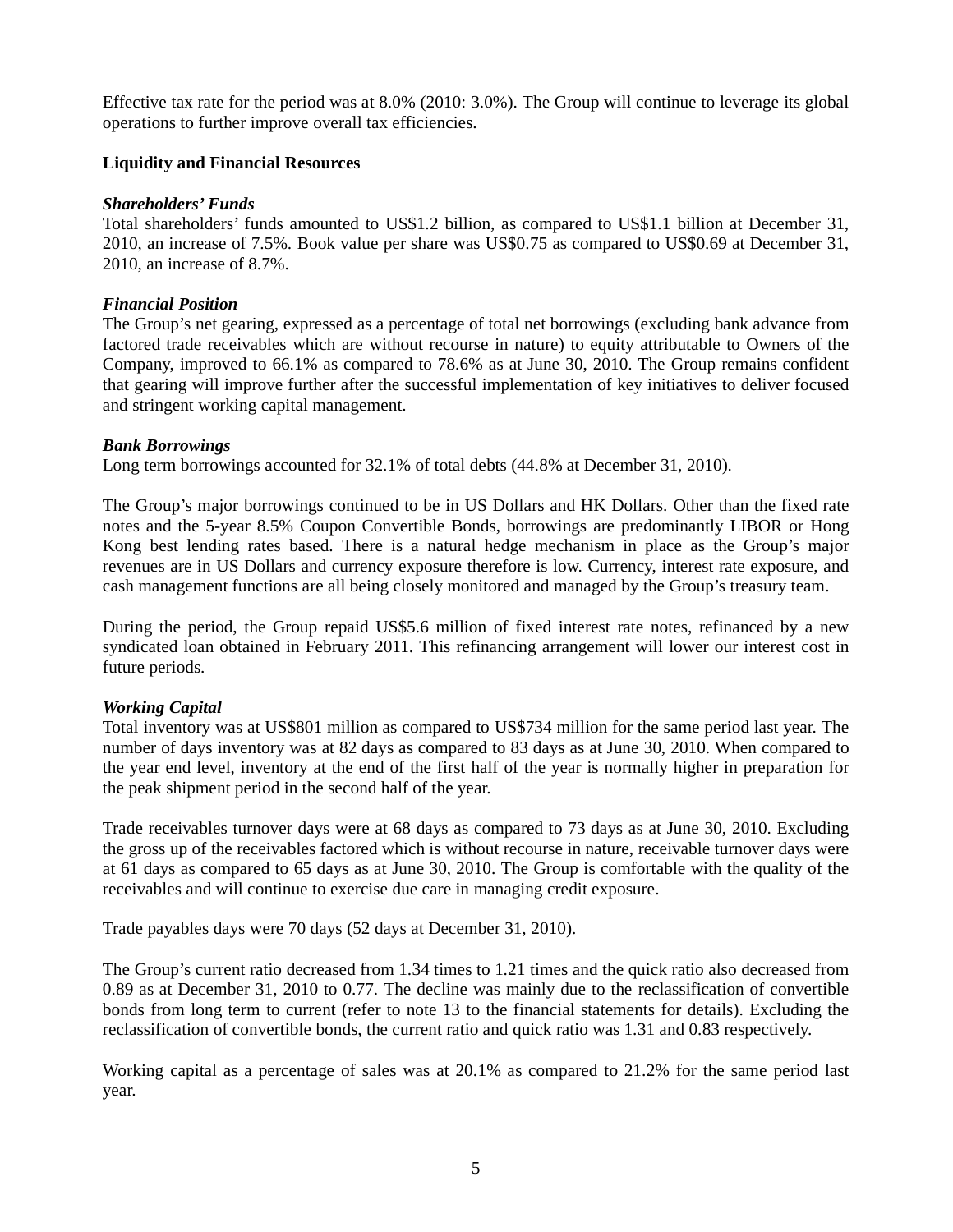#### *Capital Expenditure*

Total capital expenditure for the period amounted to US\$44 million (2010: US\$47 million).

#### *Capital Commitment and Contingent Liability*

As at June 30, 2011, total capital commitments amounted to US\$10 million (2010: US\$9 million), and there were no material contingent liabilities or off balance sheet obligations.

#### *Charges*

None of the Group's assets are charged or subject to encumbrance.

#### *Human Resources*

The Group employed a total of 19,360 employees (2010: 20,154 employees) in Hong Kong and overseas. Total staff cost for the period under review amounted to US\$241 million as compared to US\$217 million in the same period last year.

The Group regards human capital as vital for the Group's continuous growth and profitability and remains committed to improve the quality, competence and skills of all employees. It provides job related training and leadership development programs throughout the organization. The Group continues to offer competitive remuneration packages, discretionary share options, share awards and bonuses to eligible staff, based on the performance of the Group and the individual employee.

#### **OUTLOOK**

Although the economic environment remains challenging, we enter the second half with strong momentum across our businesses and are firmly positioned to build on the positive first half results. We are excited about the comprehensive range of new cordless lithium ion products and innovative accessories that will be launched. Product innovation, improved technology and more efficient operations are driving TTI's expansion into both core and underrepresented markets. TTI has demonstrated that its strength in powerful brands and innovative products consistently deliver organic growth even in the midst of global uncertainty.

TTI's position is exceptional in its core markets with steady gains being made in other targeted geographic regions. R&D, cost improvement and supply chain efficiency programs are delivering results that will benefit the Group going forward. Our encouraging progress is guided by our experienced and focused management team.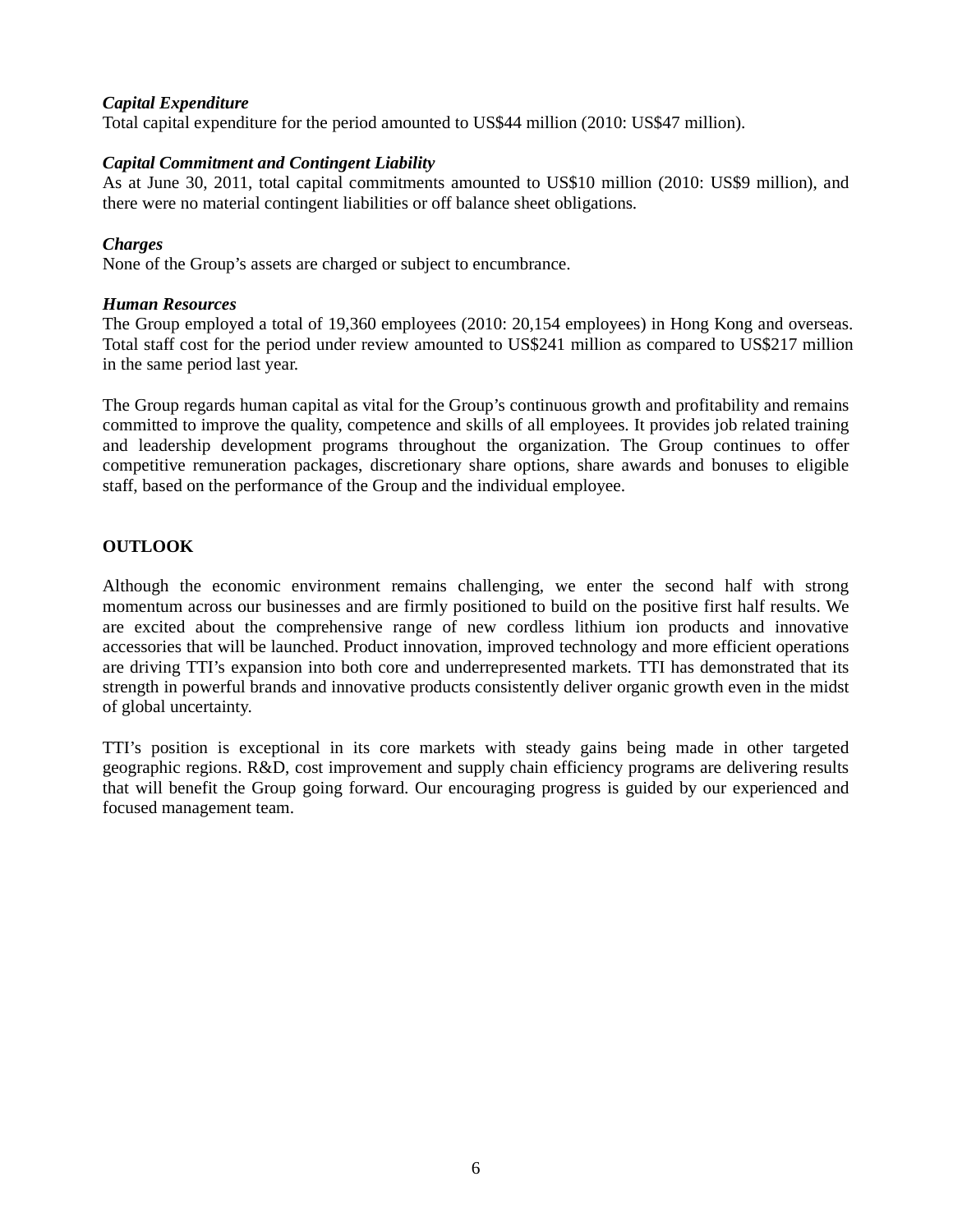#### **COMPLIANCE WITH THE CODE ON CORPORATE GOVERNANCE PRACTICES OF THE LISTING RULES**

The Company confirms that it has complied with all the code provisions of the Code on Corporate Governance Practices set out in Appendix 14 of the Rules Governing the Listing of Securities on The Stock Exchange of Hong Kong Limited (the "Listing Rules") throughout the six months period ended June 30, 2011, except that none of the directors were appointed for a specific term, but are subject to retirement by rotation and re-election at the Company's annual general meeting in accordance with the Articles of Association of the Company.

#### **COMPLIANCE WITH THE MODEL CODE OF THE LISTING RULES**

The Board has adopted the provisions of the Model Code for Securities Transactions by Directors of Listed Issuers set out in Appendix 10 of the Listing Rules (the "Model Code"). The Company has made specific enquiry of the Directors regarding any non-compliance with the Model Code during the six months period ended June 30, 2011 and all of them confirmed that they have fully complied with the required standards as set out in the Model Code. The Board has also adopted another code of conduct on terms no less onerous than the Model Code that applies to securities transactions of all relevant employees who may be in possession of unpublished price sensitive information in relation to the Company (the "Code for Securities Transactions by Relevant Employees"). Both the Model Code and the Code for Securities Transactions by Relevant Employees have been published on the Company's website (www.ttigroup.com).

#### **REVIEW OF ACCOUNTS**

The Audit Committee has reviewed with the Company's external auditors, Deloitte Touche Tohmatsu, and the senior management of the Group the unaudited financial statements of the Company for the six months period ended June 30, 2011, the accounting principles and practices adopted by the Group and the internal controls and financial reporting matters. The Board acknowledges its responsibility for the preparation of the accounts of the Group.

#### **PURCHASE, SALES OR REDEMPTION OF SECURITIES**

Neither the Company nor any of its subsidiaries has, during the period, purchased, sold or redeemed any listed securities of the Company.

#### **CLOSURE OF REGISTER OF MEMBERS**

The register of members of the Company will be closed from September 15, 2011 to September 16, 2011, both days inclusive. In order to qualify for the interim dividend, all transfers accompanied by the relevant share certificates must be lodged with the Company's share registrars, Tricor Secretaries Limited, at 26/F., Tesbury Centre, 28 Queen's Road East, Hong Kong not later than 4:00 p.m. on September 14, 2011.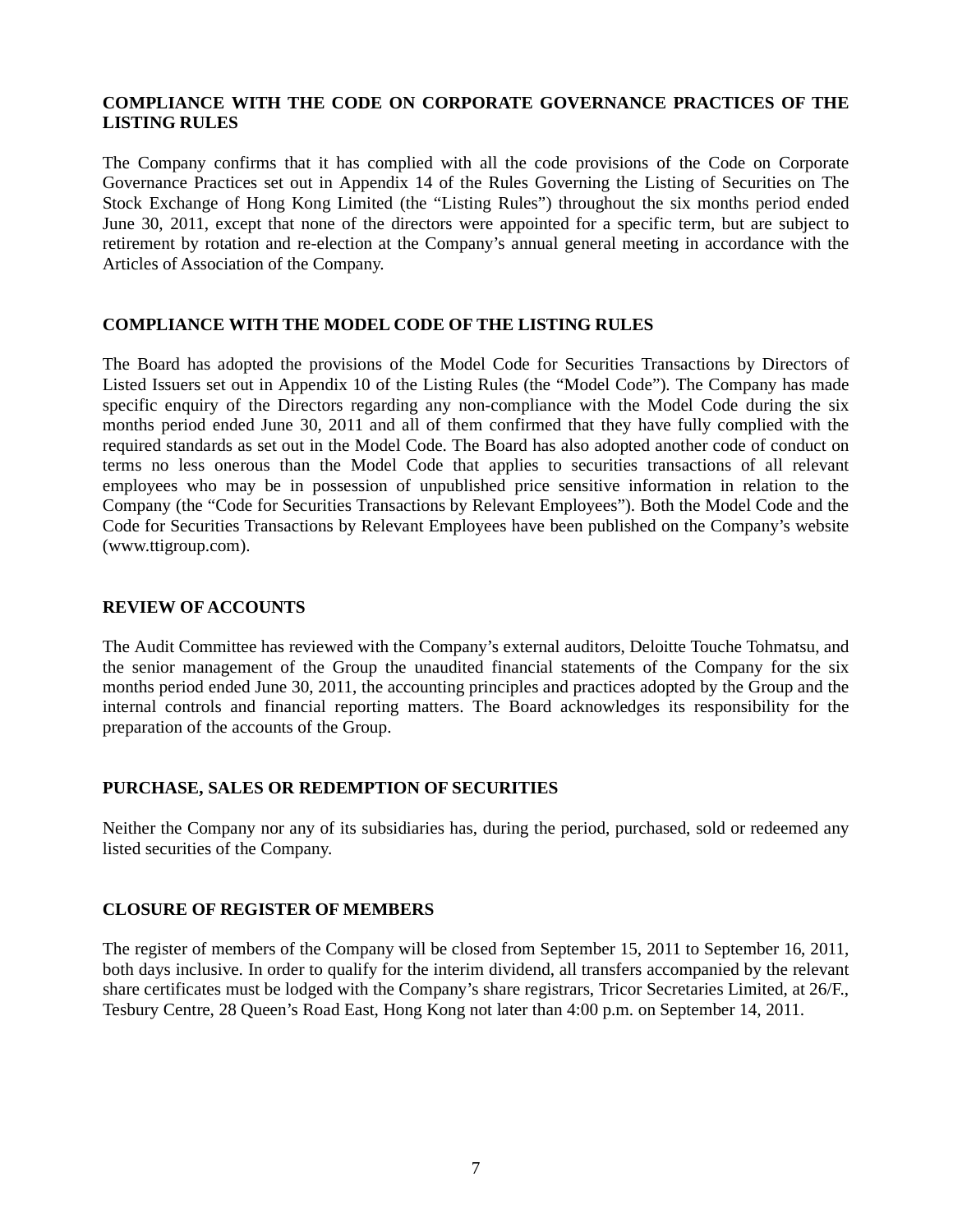#### **PUBLICATION OF INTERIM RESULTS AND INTERIM REPORT**

This results announcement is published on the Company's website (www.ttigroup.com) and the HKExnews website (www.hkexnews.hk) of Hong Kong Exchanges and Clearing Limited. The 2011 Interim Report of the Company containing all the information required by the Listing Rules will be dispatched to the shareholders and available on the above websites in due course.

> By order of the Board **Horst Julius Pudwill**  Chairman

Hong Kong, August 18, 2011

*As at the date of this announcement, the Board of the Company comprises five Group Executive Directors, namely, Mr Horst Julius Pudwill (Chairman), Mr Joseph Galli Jr (Chief Executive Officer), Mr Patrick Kin Wah Chan, Mr Frank Chi Chung Chan and Mr Stephan Horst Pudwill, two Non-Executive Directors, namely, Prof Roy Chi Ping Chung BBS JP and Mr Vincent Ting Kau Cheung and four Independent Non-Executive Directors, namely, Mr Joel Arthur Schleicher, Mr Christopher Patrick Langley OBE, Mr Manfred Kuhlmann and Mr Peter David Sullivan.* 

*This results announcement is published on the website of the Company (www.ttigroup.com) and the HKExnews website (www.hkexnews.hk).* 

*All trademarks are intellectual property of their respective owners and are protected under trademark law.* 

*AEG® is a registered trademark and its use is pursuant to a License granted by AB Electrolux (publ).* 

*RYOBI® is a registered trademark and its use is pursuant to a License granted by Ryobi Limited.*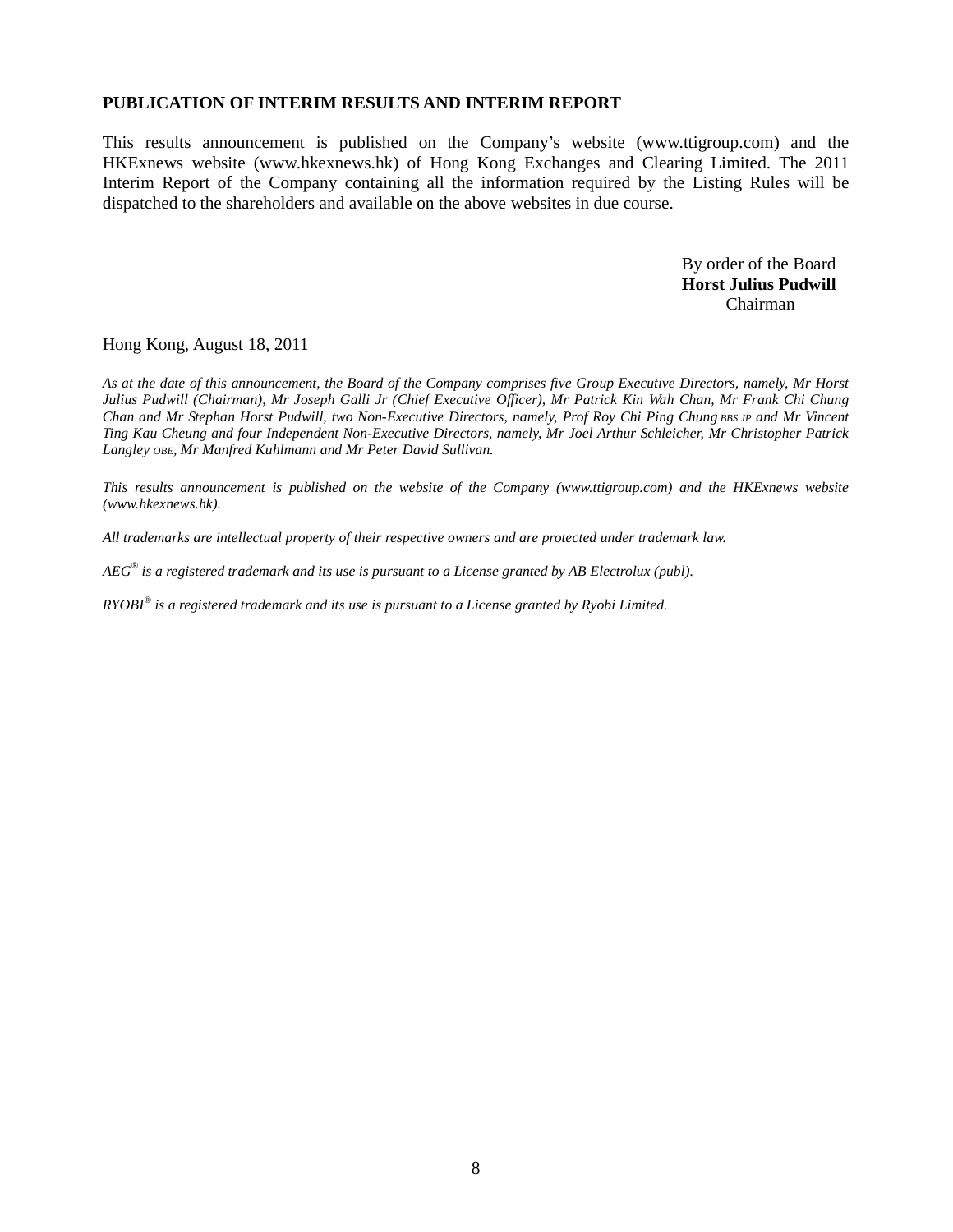## **RESULTS SUMMARY**

#### **CONDENSED CONSOLIDATED STATEMENT OF COMPREHENSIVE INCOME (UNAUDITED)**

For the six months period ended June 30, 2011

|                                                                                                                                                                                              | <b>Notes</b> | 2011<br><b>US\$'000</b><br>(Unaudited)                            | 2010<br>US\$'000<br>(Unaudited)                                  |
|----------------------------------------------------------------------------------------------------------------------------------------------------------------------------------------------|--------------|-------------------------------------------------------------------|------------------------------------------------------------------|
| Turnover<br>Cost of sales                                                                                                                                                                    | 3            | 1,783,909<br>(1, 197, 565)                                        | 1,607,028<br>(1,082,664)                                         |
| Gross profit<br>Other income<br>Interest income<br>Selling, distribution, advertising and warranty expenses<br>Administrative expenses<br>Research and development costs                     |              | 586,344<br>2,760<br>1,793<br>(242, 411)<br>(199, 964)<br>(31,257) | 524,364<br>11,009<br>970<br>(211, 913)<br>(182, 448)<br>(36,913) |
| Finance costs<br>Profit before restructuring costs,<br>share of results of associates and taxation<br>Restructuring costs<br>Share of results of associates                                  | 4            | (29, 298)<br>87,967<br>(273)                                      | (38, 223)<br>66,846<br>(18, 420)<br>(53)                         |
| Profit before taxation<br>Taxation charge                                                                                                                                                    | 5            | 87,694<br>(7, 024)                                                | 48,373<br>(1,458)                                                |
| Profit for the period                                                                                                                                                                        | 6            | 80,670                                                            | 46,915                                                           |
| Other comprehensive income<br>Exchange differences on translation of foreign operations<br>and other comprehensive income (loss) for the period<br>Total comprehensive income for the period |              | 15,685<br>96,355                                                  | (19, 808)<br>27,107                                              |
| Profit for the period attributable to:<br>Owners of the Company<br>Non-controlling interests                                                                                                 |              | 80,259<br>411<br>80,670                                           | 46,454<br>461                                                    |
| Total comprehensive income attributable to:<br>Owners of the Company<br>Non-controlling interests                                                                                            |              | 95,909<br>446                                                     | 46,915<br>26,650<br>457                                          |
| Earnings per share (US cents)<br><b>Basic</b><br>Diluted                                                                                                                                     | 8            | 96,355<br>5.00<br>4.79                                            | 27,107<br>2.92<br>2.90                                           |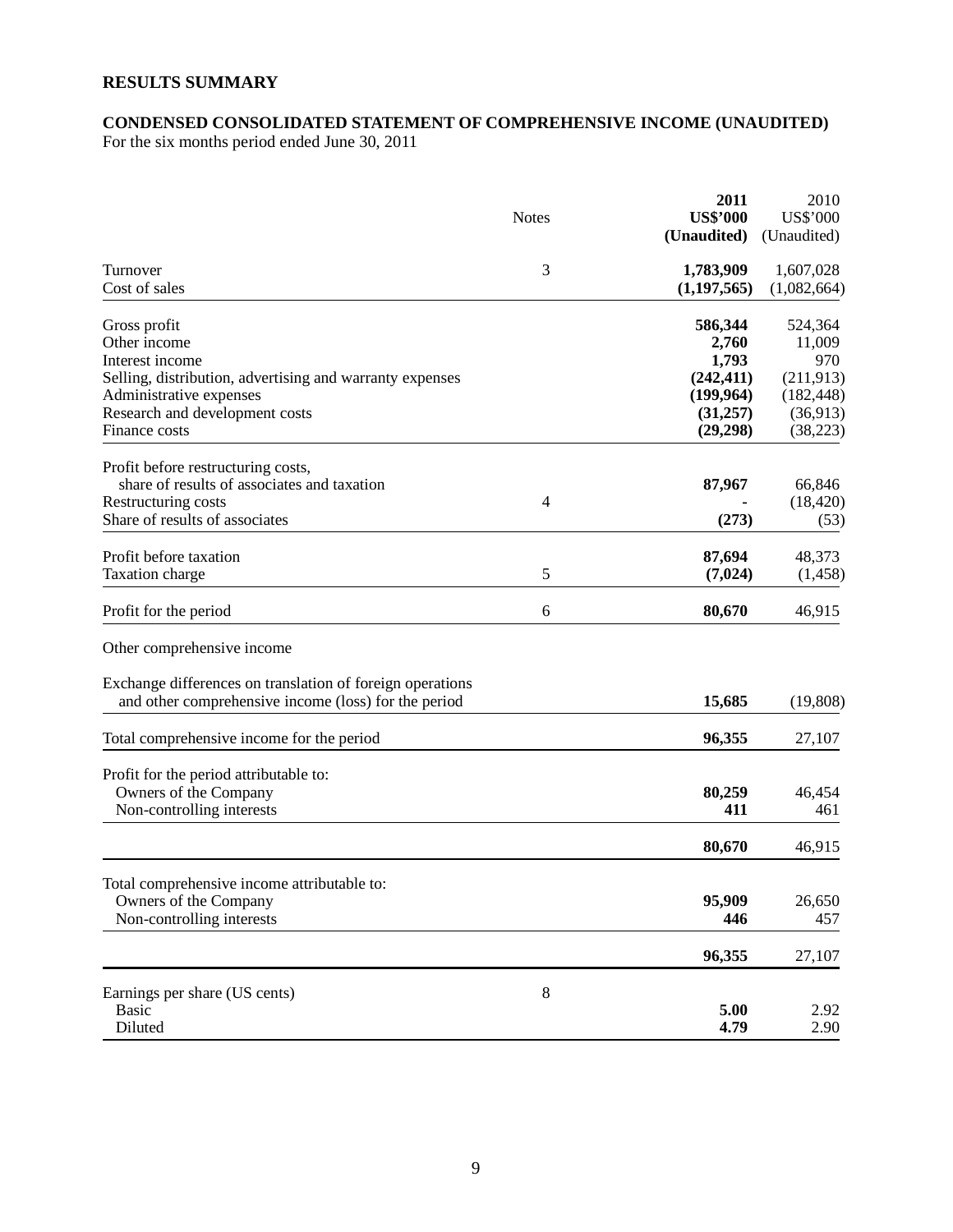### **CONDENSED CONSOLIDATED STATEMENT OF FINANCIAL POSITION (UNAUDITED)**  As at June 30, 2011

|                                                           | <b>Notes</b> | June 30<br>2011<br><b>US\$'000</b> | December 31<br>2010<br>US\$'000 |
|-----------------------------------------------------------|--------------|------------------------------------|---------------------------------|
|                                                           |              | (Unaudited)                        | (Audited)                       |
| <b>ASSETS</b>                                             |              |                                    |                                 |
| <b>Non-current assets</b>                                 |              |                                    |                                 |
| Property, plant and equipment                             | 9 & 16       | 354,340                            | 339,437                         |
| Lease prepayments                                         |              | 36,179                             | 35,475                          |
| Goodwill                                                  |              | 532,888                            | 529,884                         |
| Intangible assets                                         | 9            | 356,775                            | 353,431                         |
| Interests in associates                                   |              | 24,259                             | 24,062                          |
| Available-for-sale investments                            |              | 1,272                              | 1,267                           |
| Deferred tax assets                                       |              | 78,880                             | 68,527                          |
|                                                           |              | 1,384,593                          | 1,352,083                       |
| <b>Current assets</b>                                     |              |                                    |                                 |
| Inventories                                               |              | 800,827                            | 644,510                         |
| Trade and other receivables                               | 10           | 712,559                            | 617,988                         |
| Deposits and prepayments                                  |              | 78,191                             | 66,915                          |
| Bills receivable                                          | 10           | 29,597                             | 38,875                          |
| Tax recoverable                                           |              | 12,080                             | 10,995                          |
| Trade receivables from an associate                       |              | 202                                | 38                              |
| Derivative financial instruments                          |              | 6,838                              | 10,883                          |
| Held-for-trading investments                              |              | 9,994                              | 10,732                          |
| Bank balances, deposits and cash                          |              | 524,583                            | 512,893                         |
|                                                           |              | 2,174,871                          | 1,913,829                       |
| <b>Current liabilities</b>                                |              |                                    |                                 |
| Trade and other payables                                  | 11           | 678,684                            | 483,265                         |
| Bills payable                                             | 11           | 47,534                             | 55,207                          |
| Warranty provision                                        |              | 47,709                             | 47,702                          |
| Trade payables to an associate                            |              | 3,620                              | 4,127                           |
| Tax payable                                               |              | 20,068                             | 7,578                           |
| Derivative financial instruments                          |              | 13,322                             | 4,949                           |
| Restructuring provision                                   |              | 10,414                             | 22,981                          |
| Dividend payable                                          |              | 12,905                             |                                 |
| Obligations under finance leases<br>- due within one year |              | 2,667                              | 2,963                           |
| Discounted bills with recourse                            |              | 550,254                            | 411,095                         |
| Unsecured borrowings - due within one year                | 12           | 252,062                            | 361,055                         |
| Convertible bonds                                         | 13           | 130,442                            |                                 |
| <b>Bank</b> overdrafts                                    |              | 26,248                             | 22,350                          |
|                                                           |              | 1,795,929                          | 1,423,272                       |
| Net current assets                                        |              | 378,942                            | 490,557                         |
| Total assets less current liabilities                     |              | 1,763,535                          | 1,842,640                       |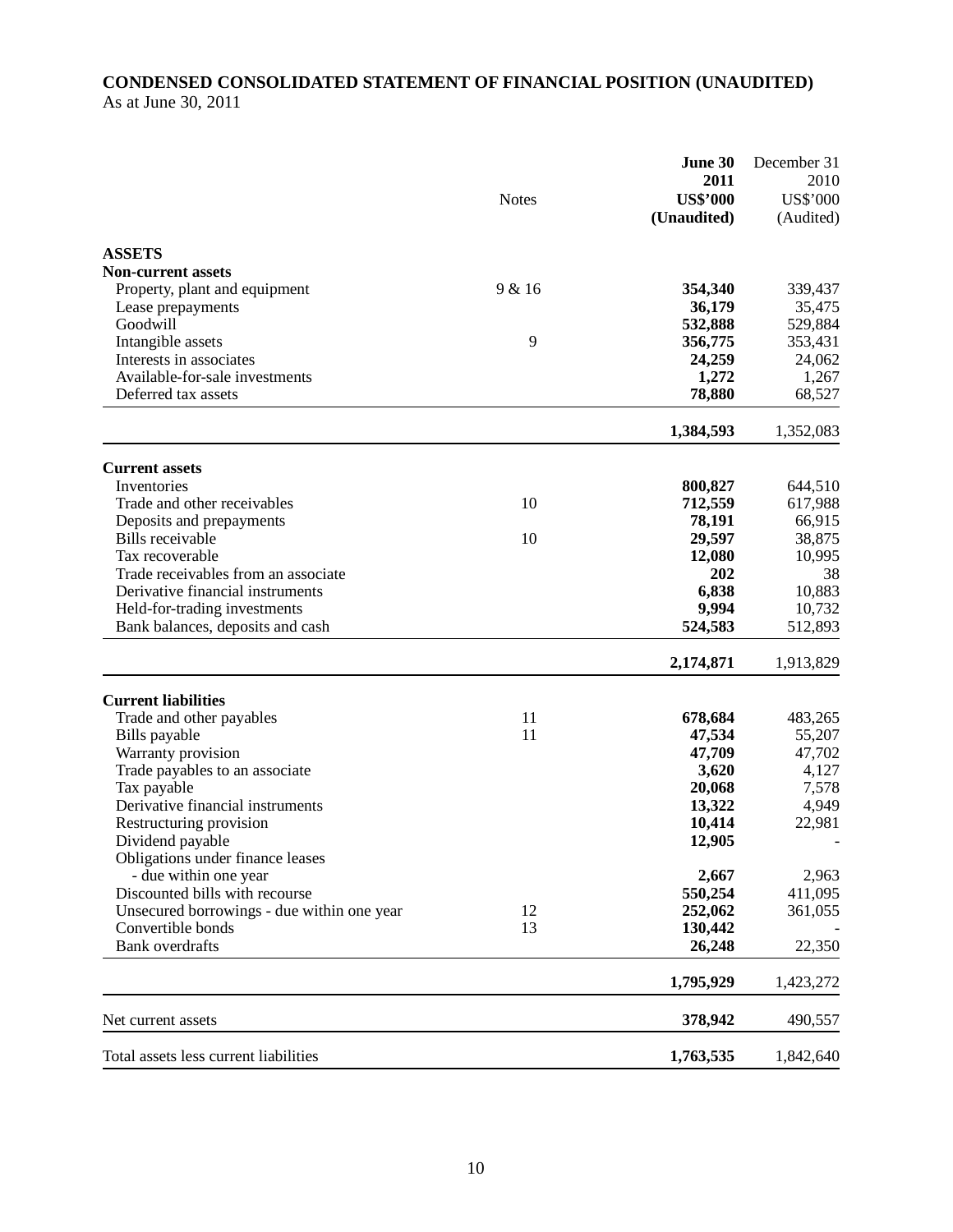## **CONDENSED CONSOLIDATED STATEMENT OF FINANCIAL POSITION (UNAUDITED) - continued**

As at June 30, 2011

|                                              |              | June 30         | December 31 |
|----------------------------------------------|--------------|-----------------|-------------|
|                                              |              | 2011            | 2010        |
|                                              | <b>Notes</b> | <b>US\$'000</b> | US\$'000    |
|                                              |              | (Unaudited)     | (Audited)   |
| <b>CAPITAL AND RESERVES</b>                  |              |                 |             |
| Share capital                                | 14           | 20,603          | 20,598      |
| Reserves                                     |              | 1,178,058       | 1,094,161   |
| Equity attributable to owners of the Company |              | 1,198,661       | 1,114,759   |
| Non-controlling interests                    |              | 15,394          | 14,948      |
| Total equity                                 |              | 1,214,055       | 1,129,707   |
| <b>NON-CURRENT LIABILITIES</b>               |              |                 |             |
| Obligations under finance leases             |              |                 |             |
| - due after one year                         |              | 4,709           | 5,714       |
| Unsecured borrowings - due after one year    | 12           | 422,516         | 466,358     |
| Convertible bonds                            | 13           |                 | 127,225     |
| Retirement benefit obligations               |              | 95,259          | 90,694      |
| Deferred tax liabilities                     |              | 26,996          | 22,942      |
|                                              |              | 549,480         | 712,933     |
| Total equity and non-current liabilities     |              | 1,763,535       | 1,842,640   |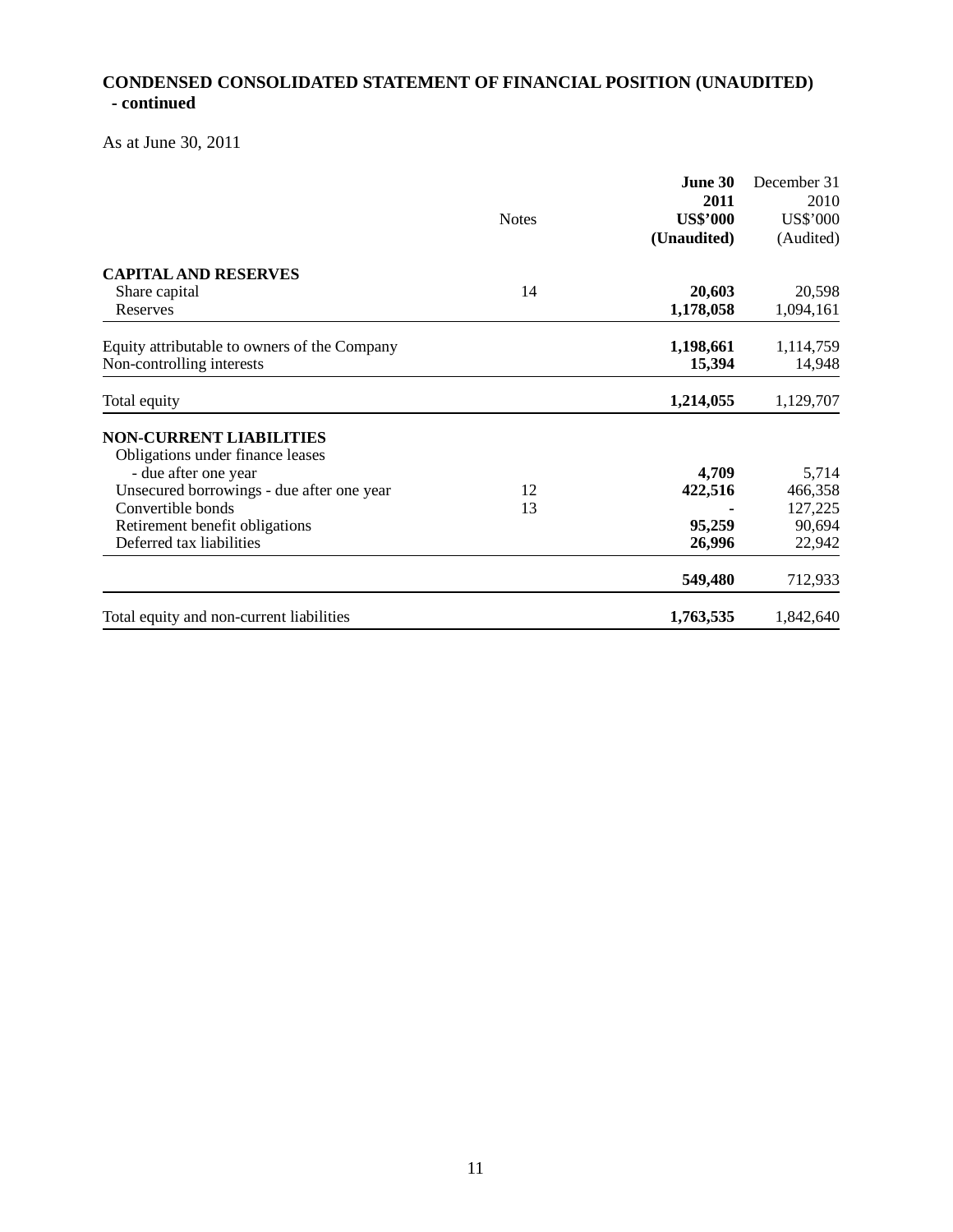#### **NOTES TO THE CONDENSED CONSOLIDATED FINANCIAL STATEMENTS (UNAUDITED)**

#### **1. Basis of preparation and accounting policies**

The condensed consolidated financial statements have been prepared in accordance with Hong Kong Accounting Standard ("HKAS") 34 "Interim Financial Reporting" issued by the Hong Kong Institute of Certified Public Accountants and the applicable disclosure requirements of Appendix 16 to the Rules Governing the Listing of Securities on the Stock Exchange of Hong Kong Limited.

The functional currency of the Company is United States dollars. The presentation currency has been changed from Hong Kong Dollars to United States Dollars in 2011 so as to be consistent with the functional currency of the Company.

#### **2. Significant accounting policies**

The condensed consolidated financial statements have been prepared on the historical cost basis except for certain financial instruments which are measured at fair value.

The accounting policies and method of computations used in the condensed consolidated financial statements for the six months ended June 30, 2011 are the same as those followed in the preparation of the Group's annual financial statements for the year ended December 31, 2010, except as described below.

In the current interim period, the Group has applied for the first time, a number of new standards, amendments and interpretations ("new or revised HKFRSs") issued by the Hong Kong Institute of Certified Public Accountants ("HKICPA") that are effective for accounting periods beginning on January 1, 2011.

The application of the above new or revised HKFRSs in the current interim period has had no material effect on the amounts reported in these condensed consolidated financial statements and/or disclosures set out in these condensed consolidated financial statements.

The Group has not early applied new or revised standards that have been issued but are not yet effective. The following new or revised standards have been issued after the date the consolidated financial statements for the year ended December 31, 2010 were authorised for issuance and are not yet effective:

| <b>HKFRS 10</b>              | Consolidated Financial Statements <sup>1</sup>                   |
|------------------------------|------------------------------------------------------------------|
| <b>HKFRS 11</b>              | Joint Arrangements <sup>1</sup>                                  |
| <b>HKFRS 12</b>              | Disclosures of Interests in Other Entities <sup>1</sup>          |
| <b>HKFRS 13</b>              | Fair Value Measurement                                           |
| HKAS 1 (as revised in 2011)  | Presentation of Items of Other Comprehensive Income <sup>2</sup> |
| HKAS 19 (as revised in 2011) | Employee Benefits <sup>2</sup>                                   |
| HKAS 27 (as revised in 2011) | Separate Financial Statements <sup>1</sup>                       |
| HKAS 28 (as revised in 2011) | Investments in Associates and Joint Ventures <sup>1</sup>        |
|                              |                                                                  |

<sup>1</sup> Effective for annual periods beginning on or after January 1, 2013 <sup>2</sup> Effective for annual periods beginning on or after July 1, 2012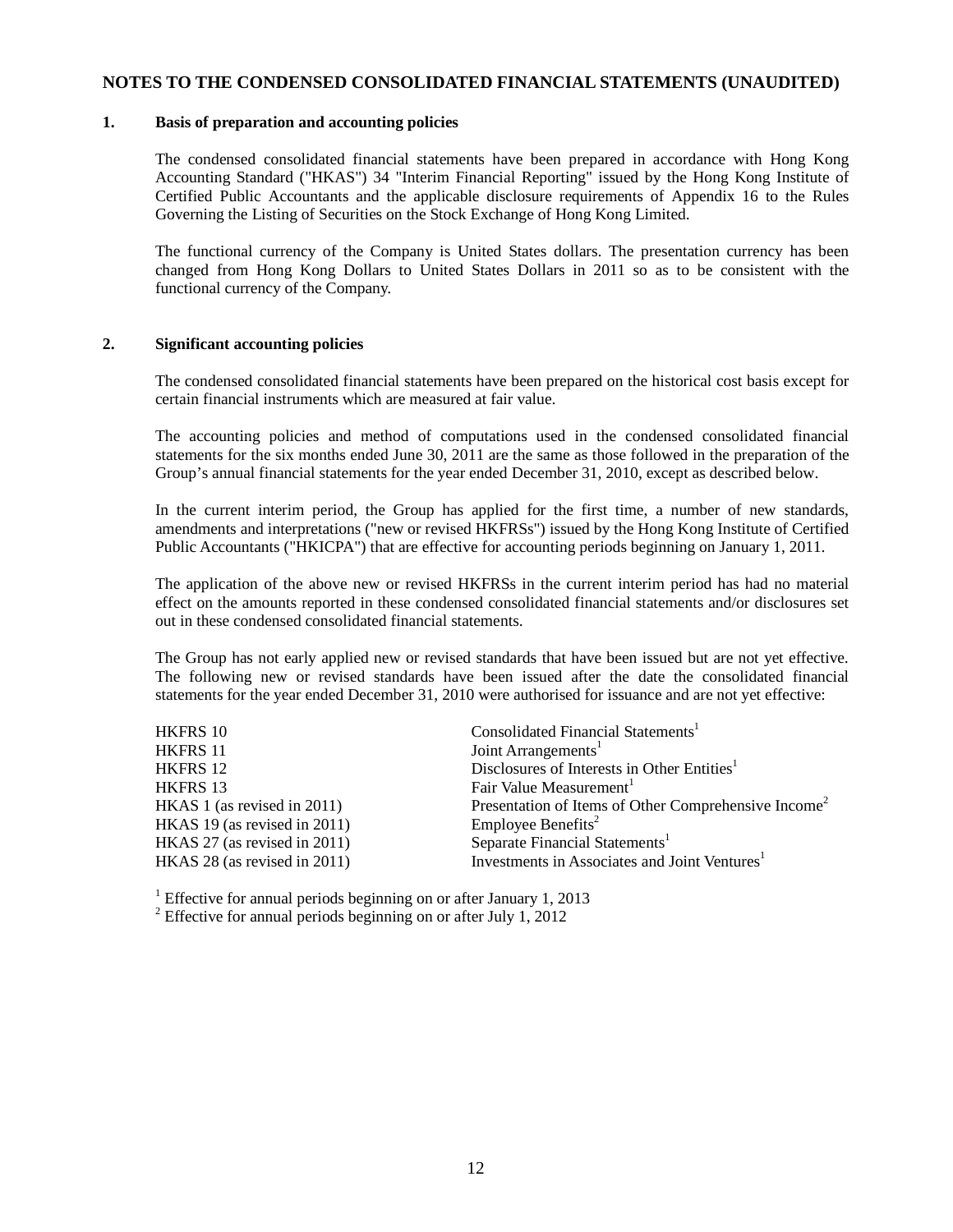#### **2. Significant accounting policies - continued**

The above five new or revised standards on consolidation, joint arrangements and disclosures were issued by the HKICPA in June 2011 and are effective for annual periods beginning on or after January 1, 2013. Earlier application is permitted provided that all of these new or revised standards are applied early at the same time. The directors of the Company anticipate that these new or revised standards will be applied in the Group's consolidated financial statements for financial year ending December 31, 2013 and the potential impact is described below.

HKFRS 10 replaces the parts of HKAS 27 *Consolidated and Separate Financial Statements* that deal with consolidated financial statements. Under HKFRS 10, there is only one basis for consolidation, that is control. In addition, HKFRS 10 includes a new definition of control that contains three elements: (a) power over an investee, (b) exposure, or rights, to variable returns from its involvement with the investee, and (c) ability to use its power over the investee to affect the amount of the investor's returns. Extensive guidance has been added in HKFRS 10 to deal with complex scenarios. Overall, the application of HKFRS 10 requires a lot of judgement. The application of HKFRS 10 might result in the Group no longer consolidating some of its investees and consolidating investees that were not previously consolidated.

Other than disclosed above, the directors of the Company anticipate that the application of these new or revised standards and interpretations will have no material impact on the results and the financial position of the Group.

#### **3. Segment information**

The following is an analysis of the Group's revenue and results by reportable and operating segment for the period under review:

For the period ended June 30, 2011

|                               | <b>Power</b><br>Equipment<br><b>US\$'000</b> | <b>Floor Care</b><br>and Appliances<br><b>US\$'000</b> | <b>Eliminations</b><br><b>US\$'000</b> | <b>Consolidated</b><br><b>US\$'000</b> |
|-------------------------------|----------------------------------------------|--------------------------------------------------------|----------------------------------------|----------------------------------------|
| Turnover                      |                                              |                                                        |                                        |                                        |
| External sales                | 1,294,529                                    | 489,380                                                | $\blacksquare$                         | 1,783,909                              |
| Inter-segment sales           | 10,710                                       | 1,811                                                  | (12,521)                               |                                        |
| <b>Total segment turnover</b> | 1,305,239                                    | 491,191                                                | (12, 521)                              | 1,783,909                              |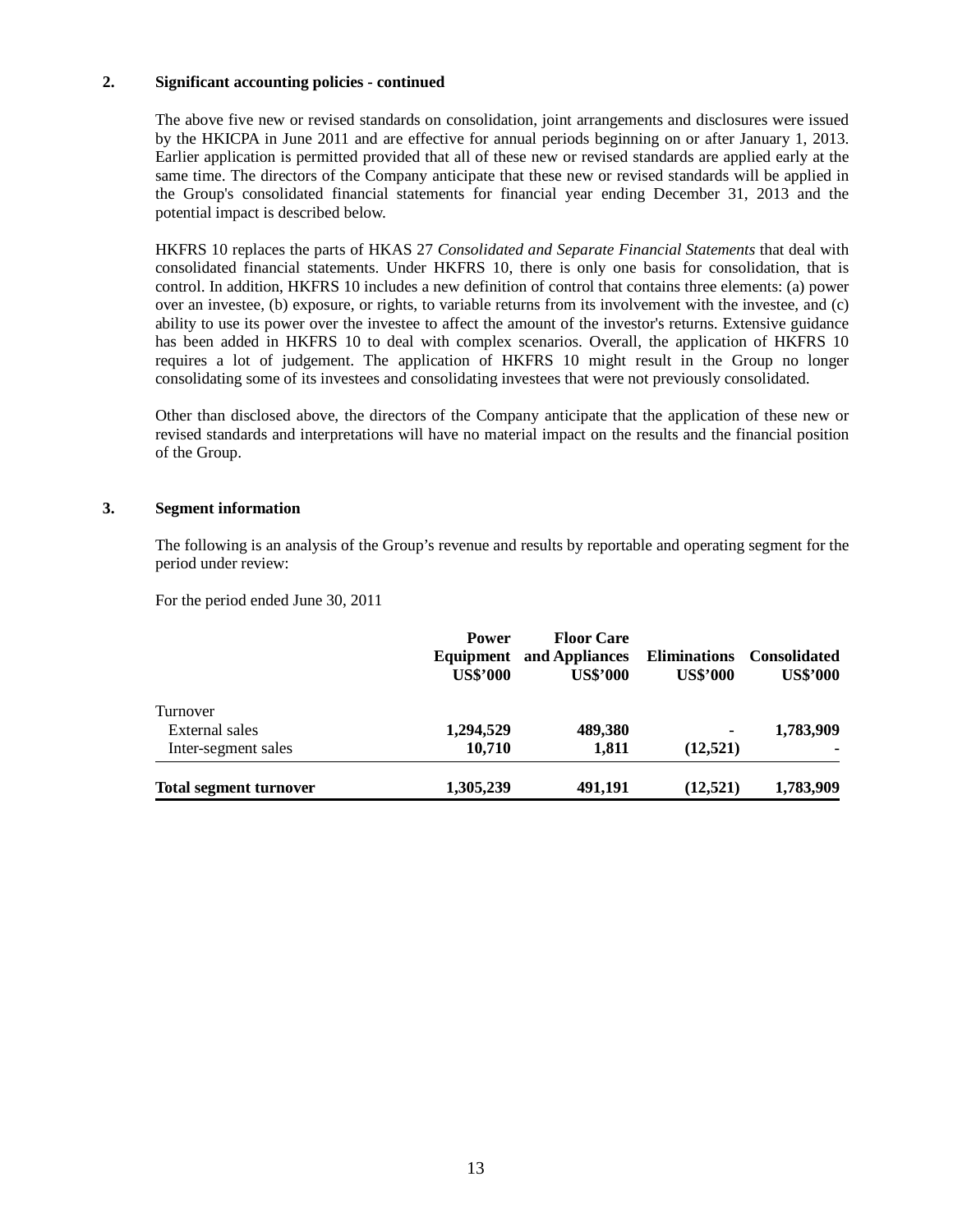#### **3. Segment information - continued**

For the period ended June 30, 2010

|                        | Power     | <b>Floor Care</b> |              |              |
|------------------------|-----------|-------------------|--------------|--------------|
|                        | Equipment | and Appliances    | Eliminations | Consolidated |
|                        | US\$'000  | US\$'000          | US\$'000     | US\$'000     |
| Turnover               |           |                   |              |              |
| External sales         | 1,163,560 | 443,468           |              | 1,607,028    |
| Inter-segment sales    | 9.055     | 2.079             | (11, 134)    |              |
| Total segment turnover | 1,172,615 | 445,547           | (11, 134)    | 1,607,028    |

Inter-segment sales are charged at prevailing market rates.

|                                |                 |                 | Six months period ended June 30          |           |          |                                   |
|--------------------------------|-----------------|-----------------|------------------------------------------|-----------|----------|-----------------------------------|
|                                |                 | 2011            |                                          |           | 2010     |                                   |
|                                |                 | <b>Floor</b>    |                                          |           | Floor    |                                   |
|                                | <b>Power</b>    | Care and        |                                          | Power     | Care and |                                   |
|                                |                 |                 | <b>Equipment Appliances Consolidated</b> |           |          | Equipment Appliances Consolidated |
|                                | <b>US\$'000</b> | <b>US\$'000</b> | <b>US\$'000</b>                          | US\$'000  | US\$'000 | US\$'000                          |
| Segment results before         |                 |                 |                                          |           |          |                                   |
| restructuring costs            | 89,803          | 27,462          | 117,265                                  | 79,885    | 25,184   | 105,069                           |
| Restructuring costs            |                 |                 |                                          | (18, 420) |          | (18, 420)                         |
| Segments results               | 89,803          | 27,462          | 117,265                                  | 61,465    | 25,184   | 86,649                            |
| Finance costs                  |                 |                 | (29,298)                                 |           |          | (38, 223)                         |
| Share of results of associates |                 |                 | (273)                                    |           |          | (53)                              |
| Profit before taxation         |                 |                 | 87,694                                   |           |          | 48,373                            |
| Taxation charge                |                 |                 | (7,024)                                  |           |          | (1,458)                           |
| Profit for the period          |                 |                 | 80,670                                   |           |          | 46,915                            |

Segment profit represents the profit earned by each segment without allocation of share of results of associates and finance costs. This is the measure reported to the Group's Chief Executive Officer, the chief operating decision maker ("CODM") of the Group, for the purpose of resource allocation and performance assessment.

The following is an analysis of the Group's assets by reportable and operating segment reported to the CODM of the Group:

| <b>June 30</b><br>2011<br><b>US\$'000</b>                            | December 31<br>2010<br><b>US\$'000</b> |
|----------------------------------------------------------------------|----------------------------------------|
| 2,284,584<br>Power Equipment<br>628,240<br>Floor Care and Appliances | 2,064,615<br>573,937                   |
| 2,912,824                                                            | 2,638,552                              |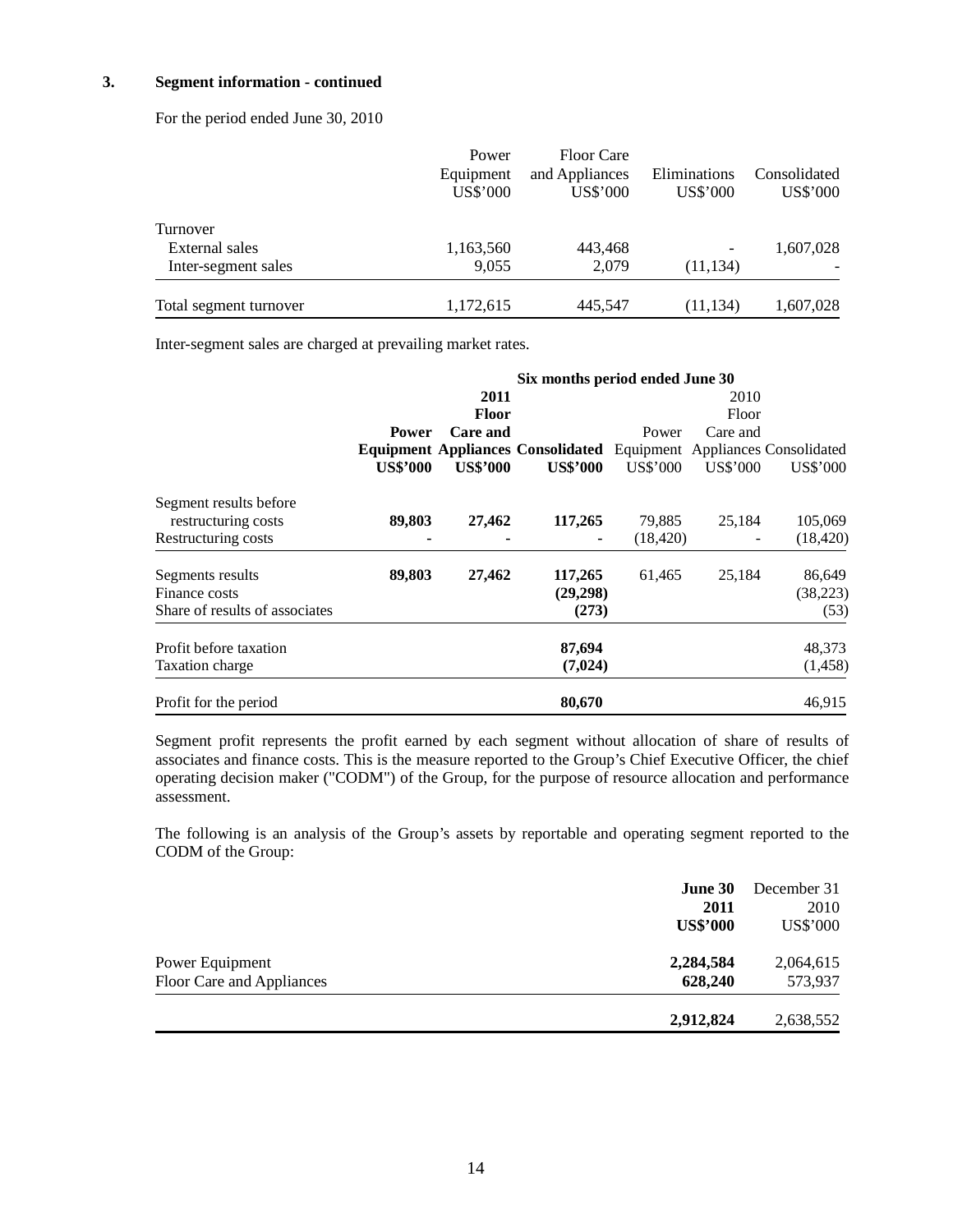#### **4. Restructuring costs**

Restructuring costs in 2010 represent the Group's accrued labor and staff costs related to the relocation of production from Germany to lower cost locations.

#### **5. Taxation charge**

|                     | Six months period ended |          |
|---------------------|-------------------------|----------|
|                     | June 30                 |          |
|                     | 2011                    | 2010     |
|                     | <b>US\$'000</b>         | US\$'000 |
| Current tax:        |                         |          |
| Hong Kong           | 700                     | 8,390    |
| <b>Overseas Tax</b> | 12,679                  | 1,213    |
| Deferred Tax        | (6,355)                 | (8, 145) |
|                     | 7,024                   | 1,458    |

Hong Kong Profits Tax is calculated at 16.5% (2010: 16.5%) of the estimated assessable profits for the period.

Taxation arising in other jurisdictions is calculated at the rates prevailing in the relevant jurisdictions.

#### **6. Profit for the period**

|                                                                       | Six months period ended<br><b>June 30</b> |                 |  |
|-----------------------------------------------------------------------|-------------------------------------------|-----------------|--|
|                                                                       | 2011                                      | 2010            |  |
|                                                                       | <b>US\$'000</b>                           | <b>US\$'000</b> |  |
| Profit for the period has been arrived at after charging (crediting): |                                           |                 |  |
| Depreciation and amortization of property, plant and equipment        | 34,866                                    | 33,664          |  |
| Amortization of lease prepayment                                      | 159                                       | 154             |  |
| Amortization of intangible assets                                     | 20,237                                    | 22,866          |  |
| Total depreciation and amortization                                   | 55,262                                    | 56,684          |  |
| Exchange (gain) loss                                                  | (10,082)                                  | 5,908           |  |
| Staff costs                                                           | 240,678                                   | 216.954         |  |
| Fair value loss (gain) on held-for-trading investments                | 762                                       | (6,491)         |  |

#### **7. Dividends**

A dividend of HK6.25 cents (approximately US0.80 cent) per share (2010: HK4.50 cents (approximately US0.58 cent) per share) was paid to shareholders as the final dividend for 2010 on July 8, 2011.

The Directors have determined that an interim dividend of HK5.00 cents (approximately US0.64 cent) per share (2010: HK3.75 cents (approximately US0.48 cent) per share) should be paid to the shareholders of the Company whose names appear in the Register of Members on September 16, 2011.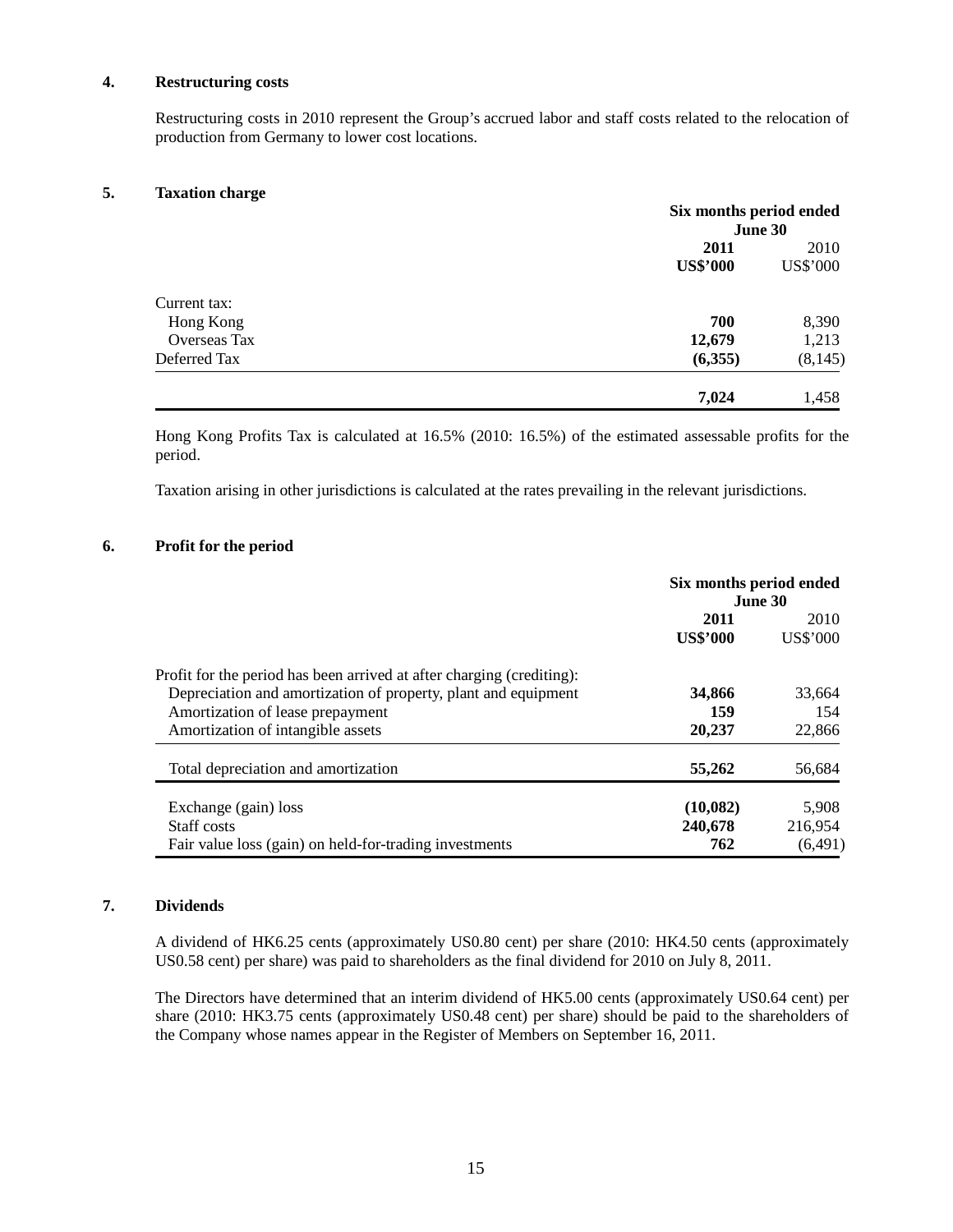#### **8. Earnings per share**

The calculation of the basic and diluted earnings per share attributable to the ordinary shareholders of the Company is based on the following data:

|                                                                                                                                  | Six months period ended<br>June 30 |                             |
|----------------------------------------------------------------------------------------------------------------------------------|------------------------------------|-----------------------------|
|                                                                                                                                  | 2011<br><b>US\$'000</b>            | 2010<br>US\$'000            |
| Earnings for the purpose of basic and diluted earnings per share:<br>Profit for the period attributable to owners of the Company | 80,259                             | 46,454                      |
| Effect of dilutive potential ordinary shares:<br>Effective interest on convertible bonds (net of tax)                            | 7,772                              |                             |
| Earnings for the purpose of diluted earnings per share                                                                           | 88,031                             | 46,454                      |
| Weighted average number of ordinary shares for the purpose of                                                                    |                                    |                             |
| basic earnings per share                                                                                                         |                                    | 1,606,738,752 1,593,457,068 |
| Effect of dilutive potential ordinary shares:                                                                                    |                                    |                             |
| Share options                                                                                                                    | 6,617,803                          | 337,629                     |
| Convertible bonds                                                                                                                | 223,557,000                        |                             |
| Warrants                                                                                                                         |                                    | 7,218,116                   |
| Weighted average number of ordinary shares for the purpose of                                                                    |                                    |                             |
| diluted earnings per share                                                                                                       |                                    | 1,836,913,555 1,601,012,813 |

The computation of diluted earnings per share for the six months ended June 30, 2011 does not assume the exercise of the Company's certain outstanding share options if the exercise price of these options is higher than the average market price for shares.

The computation of diluted earnings per share for the six months ended June 30, 2010 does not assume the conversion of the Company's convertible bonds since their exercise would result in an increase in earnings per share and does not assume the exercise of the Company's certain outstanding share options if the exercise price of these options is higher than the average market price for shares.

#### **9. Additions to property, plant and equipment/intangible assets**

During the period, the Group spent approximately US\$44 million (for the six months ended June 30, 2010: US\$47 million) and US\$23 million (for the six months ended June 30, 2010: US23 million) on the acquisition of property, plant and equipment and intangible assets respectively.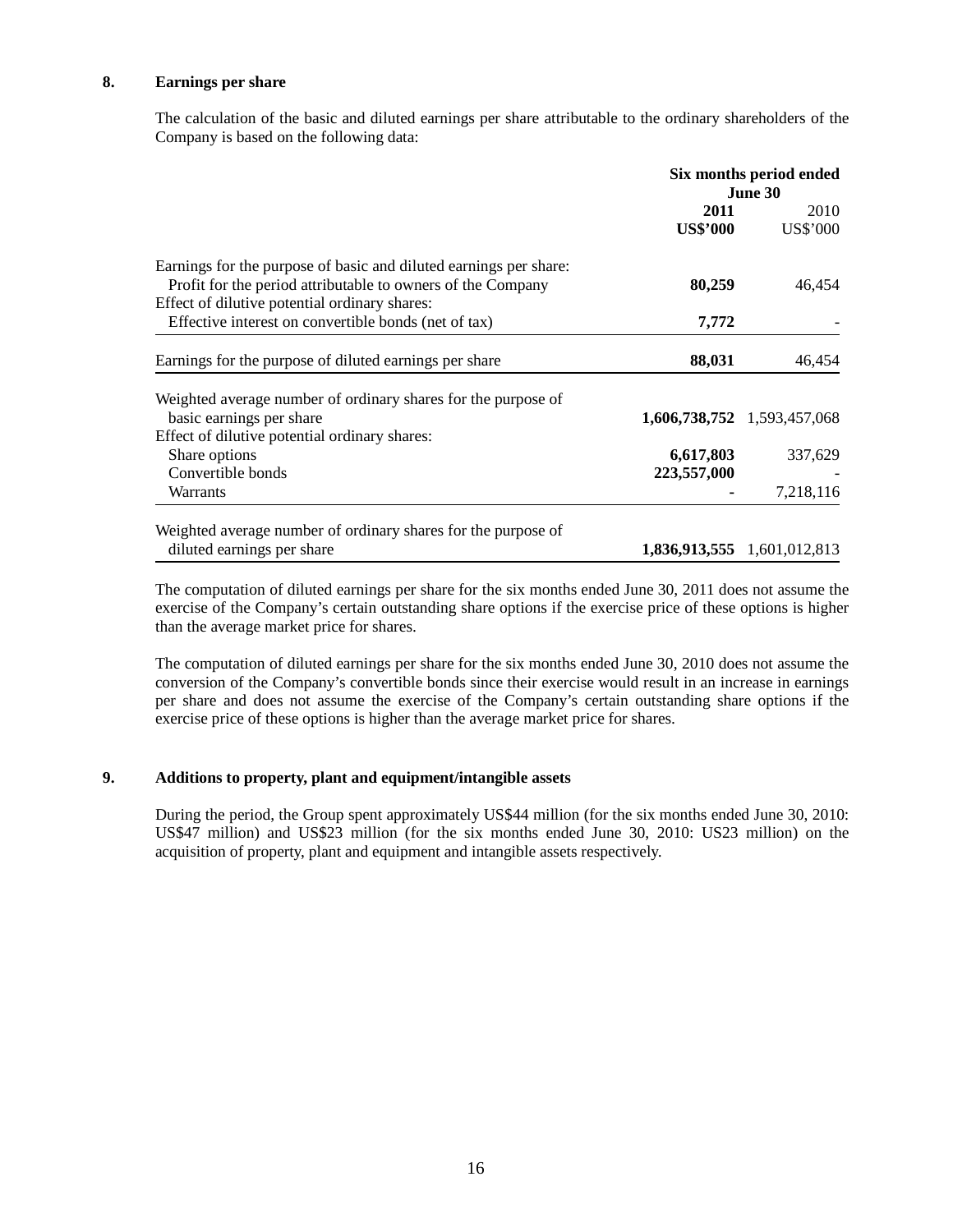#### **10. Trade and other receivables/Bills receivable**

The Group has a policy of allowing credit periods ranging from 60 days to 120 days. The aging analysis of trade receivables based on the invoice date is as follows:

|                         | June 30<br>2011<br><b>US\$'000</b> | December 31<br>2010<br>US\$'000 |
|-------------------------|------------------------------------|---------------------------------|
| 0 to 60 days            | 631,818                            | 547,718                         |
| 61 to 120 days          | 13,676                             | 16,212                          |
| 121 days or above       | 18,864                             | 16,032                          |
| Total trade receivables | 664,358                            | 579,962                         |
| Other receivables       | 48,201                             | 38,026                          |
|                         | 712,559                            | 617,988                         |

All the Group's bills receivable at June 30, 2011 are due within 120 days.

#### **11. Trade and other payables/Bills payable**

The aging analysis of trade payables based on the invoice date is as follows:

|                      | <b>June 30</b><br>2011<br><b>US\$'000</b> | December 31<br>2010<br>US\$'000 |
|----------------------|-------------------------------------------|---------------------------------|
| $0$ to 60 days       | 340,107                                   | 216,963                         |
| 61 to 120 days       | 99,973                                    | 52,300                          |
| 121 days or above    | 7,084                                     | 7,655                           |
| Total trade payables | 447,164                                   | 276,918                         |
| Other payables       | 231,520                                   | 206,347                         |
|                      | 678,684                                   | 483,265                         |

All the Group's bills payable at June 30, 2011 are due within 120 days.

#### **12. Unsecured bank borrowings**

During the period, the Group obtained new bank borrowings in the amount of US\$161 million (2010: US\$392 million) which are either London Interbank Offered Rate ("LIBOR") or Hong Kong best lending rates based. The Group repaid the existing bank borrowings in the amount of US\$336 million (2010: US\$258 million).